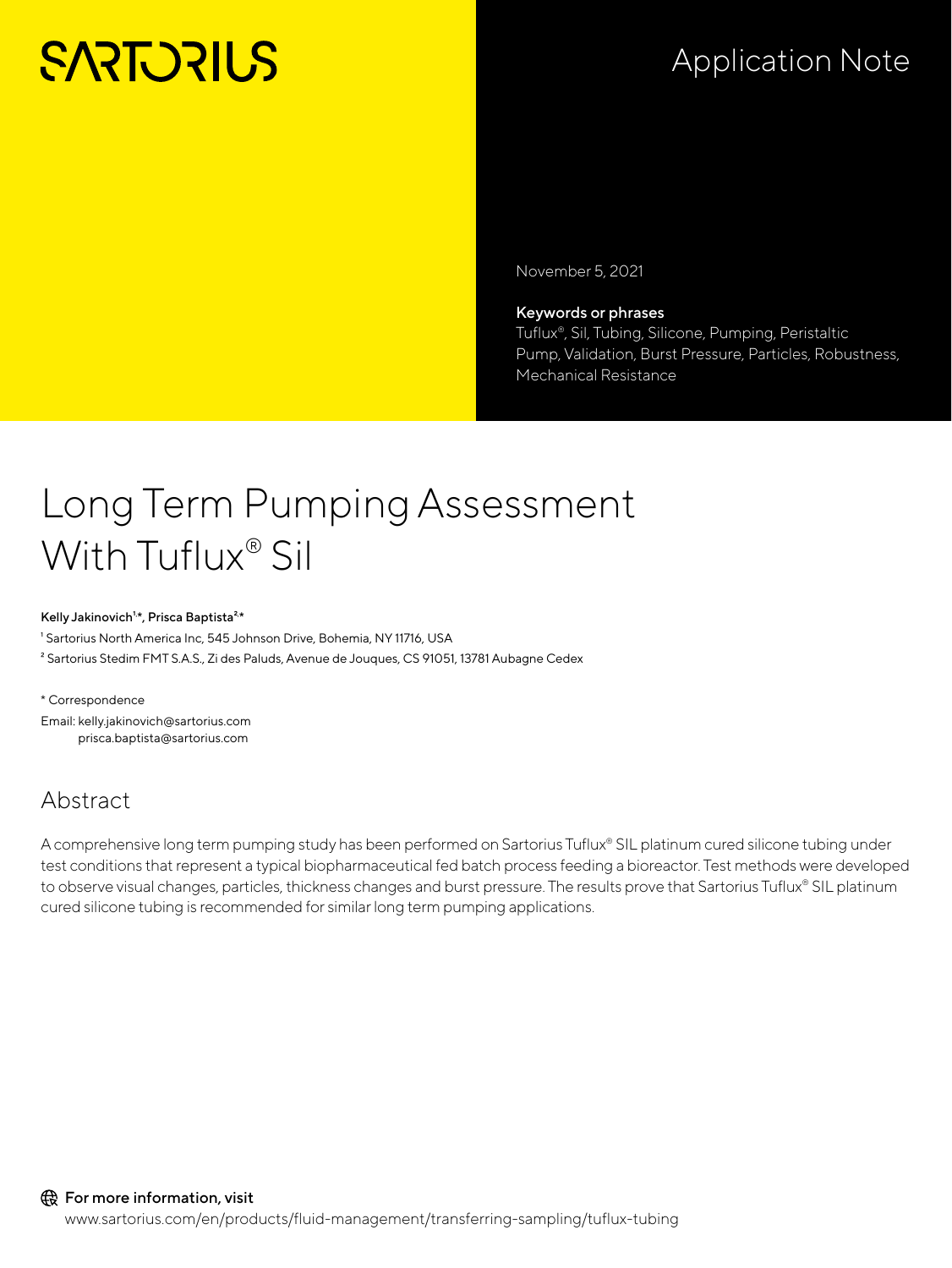## Introduction

The purpose of this application note is to present the excellent mechanical resistance of Tuflux® SIL, the Sartorius standard platinum cured silicone tubing, for long-term pumping application. This study has been performed by our Confidence® validation service.



- Gamma-irradiated Transfer Sets (TS) made of 20 m Tuflux® SIL ⅜"× ⅝" (ID × OD) (FSA117428)
- Counter 9064, Sensor HRLD150, Sampler 3000A (ALB-C-009)
- Profile projector (ALM-C-052)<br>• Water for Injection (WFI)
- 
- Water for Injection (WFI) - Watson Marlow peristaltic pump 620 UN R(060.414N.020)



#### 1. Visual Inspection

The tubing section installed in the peristaltic pump is inspected for visual testing of the plastic material after the 20 days of continuous pumping.

#### 2. Particles Counting (Subvisible and Visible)

The quantity of subvisible particles is determined in the WFI which is in contact with the tubing after the 20 days of pumping in order to evaluate the compliance of WFI with USP <788> by light obscuration method. Visible particles are also counted in the same test.

#### 3. Tubing Thickness Measurement

The tubing is cut at three different locations on the section that was inside the peristaltic pump after 20 days of pumping. The section of tubing was measured with the profile projector and compared to its initial dimensions.

#### 4. Burst Pressure Test

The test is performed on the part of the tubing installed on the peristaltic pump according to the international standard NF EN ISO 1402 after the 20 days of pumping. The tubing cut length is installed on the test line. The pressure is measured until the tubing bursts.



Silicone Tubing



Experimental set-up in closed circuit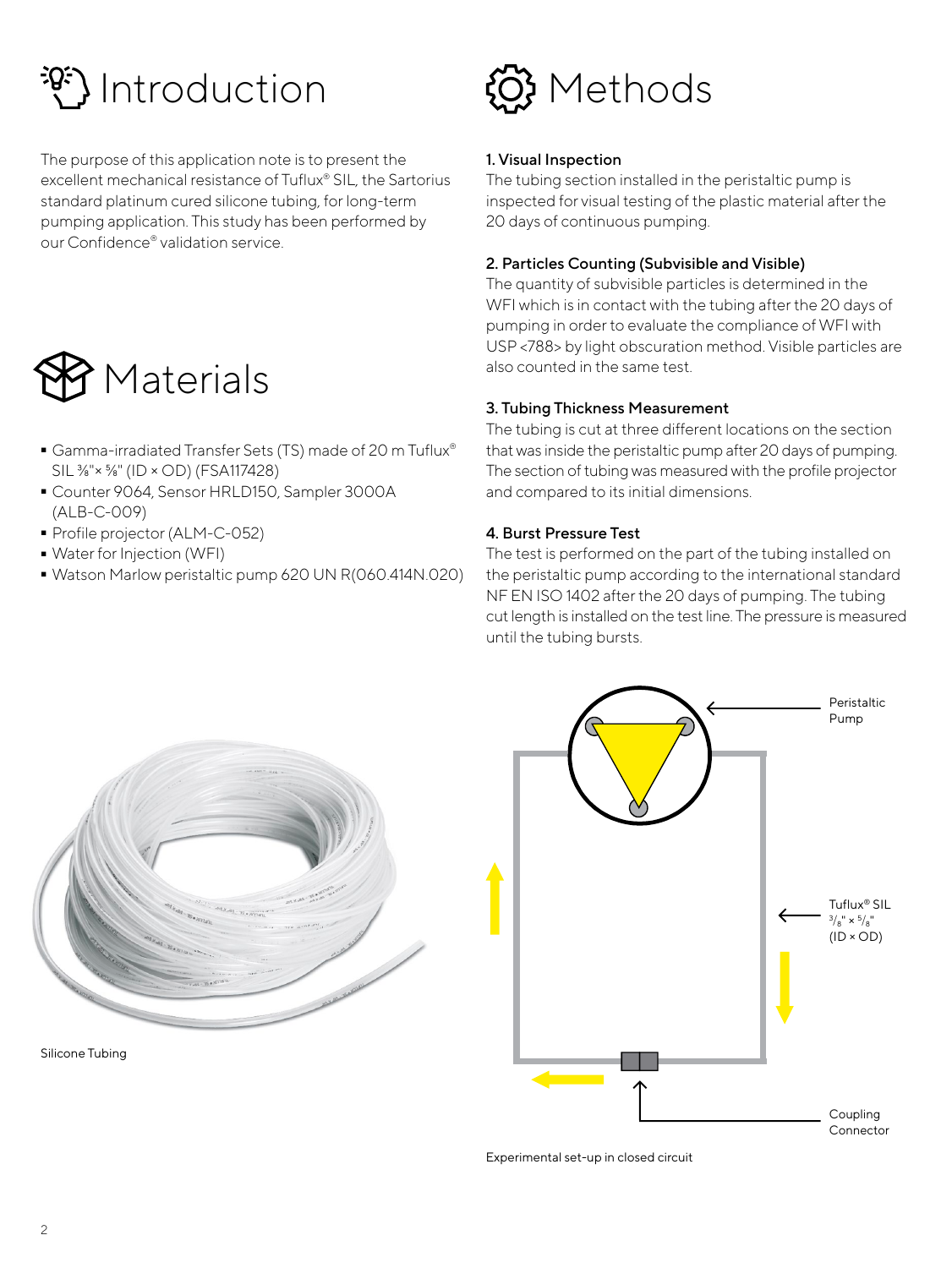

#### 1. Particles Counting (Subvisible and Visible)

#### Subvisible Particles

Results of subvisible particles counting in tubing after 20 days of pumping under test conditions (950 mL, closed circuit)

| <b>Particle Size</b> | <b>Blank Result</b><br>[particles/mL] | <b>Results at 20 Days</b><br>[particles/mL] |
|----------------------|---------------------------------------|---------------------------------------------|
| $Size \ge 10 \mu m$  |                                       | 54                                          |
| $Size \geq 25 \mu m$ |                                       |                                             |

Concentration of subvisible particles extrapolated to process step representing a 1,000 L fed-batch application (WFI 1,000 L, opened circuit)

| <b>Particle Size</b> | Extrapolation<br>to a Process<br>Step of 1,000 L<br><b>Bioreactor</b><br>[particles/mL] | USP 788 or EP 2.9.19<br>Acceptance Criteria<br>[particles/mL] | Pass   Fail |
|----------------------|-----------------------------------------------------------------------------------------|---------------------------------------------------------------|-------------|
| $Size \ge 10 \mu m$  | <1                                                                                      | 25                                                            | Pass        |
| $Size \geq 25 \mu m$ |                                                                                         | 3                                                             | Pass        |

#### Visible Particles

Results of visible particles counting in tubing after 20 days of pumping under test conditions (950 mL, closed circuit)

| Results for the<br><b>Blank Sample</b><br>[particles/mL] | Results at<br>t=20 Days<br>[particles/mL] | <b>Extrapolation to</b><br><b>Process Condition of</b><br>1,000 L Bioreactor<br>[particles/mL] |
|----------------------------------------------------------|-------------------------------------------|------------------------------------------------------------------------------------------------|
|                                                          |                                           |                                                                                                |
| O                                                        |                                           |                                                                                                |

#### 2. Tubing Thickness

The tubing thickness measurement is performed after 20 days of pumping on three tubing sections located in the peristaltic pump. This data is compared to the tubing dimensions of a gamma-irradiated sample before any pumping.

The average values of three measurements at t=0 and t=20 days are used to calculate the variation of the wall thickness overtime.

| <b>Tubing Dimension</b>                       | Variation of Wall Thickness<br>$(t=0-t=20 \text{ days})$ |
|-----------------------------------------------|----------------------------------------------------------|
| Tuflux® SIL $\frac{3}{8}$ " × $\frac{5}{8}$ " | $<$ 1.5%                                                 |

#### 3. Burst Pressure Test

Results of the burst pressure test after 20 days of pumping

| <b>Results for the Reference</b> | Variation of Burst Pressure |
|----------------------------------|-----------------------------|
| Sample at t=0                    | Over Time [%]               |
| 5.4 <sub>bar</sub>               | $\leq 6$                    |



Tuflux® SIL has been exposed to test conditions representing a typical fed-batch process feeding a bioreactor for 20 days at a flow rate of 2 L/h.

The analysis of visual inspection, particle count, tubing thickness measurement, and burst pressure resistance, performed after 20 days of pumping proves that Tuflux® SIL shows excellent mechanical resistance and is therefore recommended for similar long-term pumping applications.